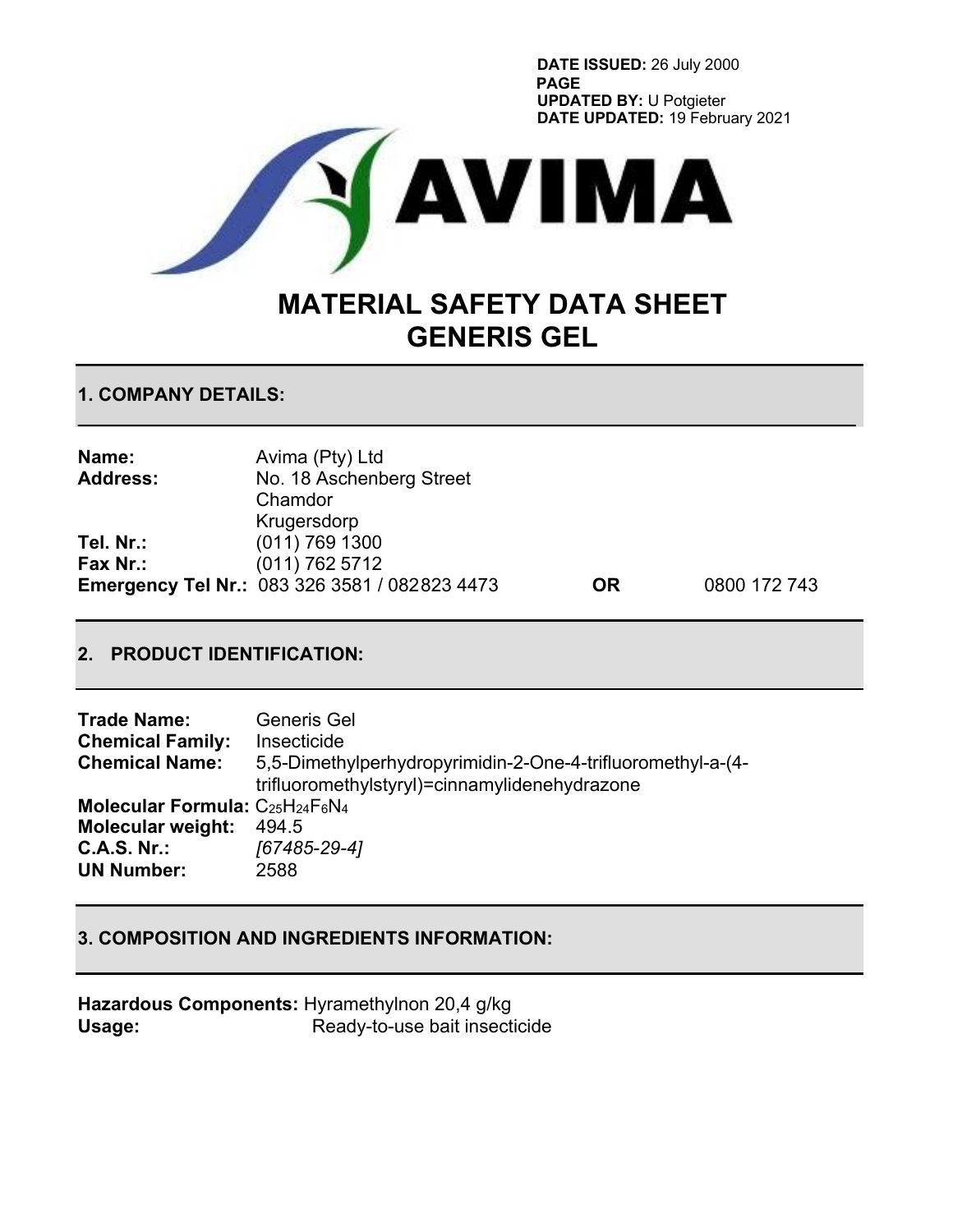#### **4. FIRST AID MEASURES**

| Eye contact:              | Rinse immediately with clean water for at least 15 minutes and<br>obtain medical attention.                                                                                                                |
|---------------------------|------------------------------------------------------------------------------------------------------------------------------------------------------------------------------------------------------------|
| <b>Skin contact:</b>      | Carefully remove contaminated clothing. Wash affected area with<br>soap and water. Seek medical aid if at all worried.                                                                                     |
| Ingestion:                | Wash out mouth with water. Keep patient at rest and seek<br>medical advice. Do not induce vomiting.                                                                                                        |
| Inhalation:               | If inhaled, remove to fresh air and keep at rest. Obtain medical<br>aid if at all worried.                                                                                                                 |
| <b>Note to Physician:</b> | Gastric lavage does not seem to be mandatory in regard of the<br>low toxicity of the compound. However, the application of<br>activated charcoal and sodium sulphate is always advisable in<br>significant |

# **5. FIRE FIGHTING MEASURES**

#### **Suitable extinguishing media:**

Water spray, carbon dioxide, dry powder, foam.

#### **Extinguishing media which must not be used for safety reasons:**

High volume water jet.

#### **Specific hazards during firefighting:**

In case of fire the evolution of dangerous gases is possible.

#### **Special protective equipment for fire-fighters:**

In the event of fire and/ or explosion do not breathe fumes. Wear self-contained breathing apparatus for firefighting if necessary.

#### **Further information:**

Remove product from areas of fire, or otherwise cool containers with water in order to avoid pressure being built up due to heat. Whenever possible, contain fire-fighting water by bunding area with sand or earth.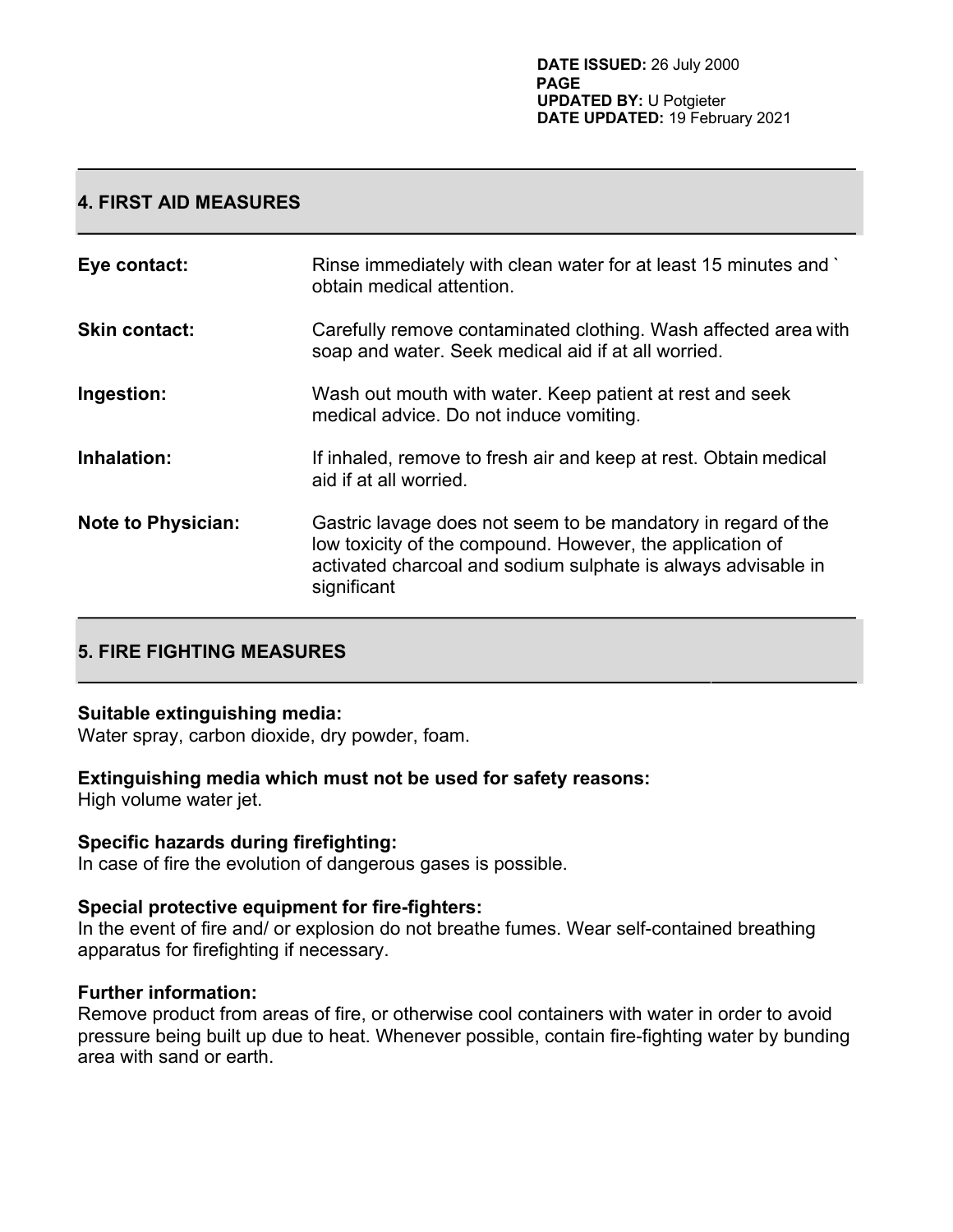#### **6. ACCIDENTAL RELEASE MEASURES**

Dealing with spills and disposals, it may result in the potential for increased personalexposure. Protective clothing and equipment should be worn. Avoid contact with spilled material or contaminated surfaces. Contain spills, sweep up or shovel and place in properly labeled sealed drums for safe disposal. Prevent spillage from entering drains and water courses. Deal with all spillages immediately. Issue the necessary warnings to the local water authority in the event of unavoidable contamination to drains, streams, watercourses etc.

# **7. HANDLING AND STORAGE**

- **Handling:** Sear suitable gloves when handling unopened containers. Wash thoroughly with soap and water after handling and before eating, drinking or smoking. Keep our of reach of children, Avoid contact with eyes, skin and clothing. Wear long sleeved overalls and gloves when handling.
- **Storage:** Keep out of reach of children, animals and uninformed persons. Store in a cool, well ventilated, locked place out of reach of children. Do not store in direct sunlight. Store in original packs / containers.

#### **8. EXPOSURE CONTROLS AND PERSONAL PROTECTION**

| <b>Exposure standards:</b>     | No occupational exposure standards have been established for<br>the product or its ingredients.                                              |
|--------------------------------|----------------------------------------------------------------------------------------------------------------------------------------------|
| <b>Engineering controls:</b>   | Control process conditions to avoid contact.                                                                                                 |
| <b>Respiratory protection:</b> | None required when handling the product.                                                                                                     |
| <b>Hand protection:</b>        | Wear chemical resistant PVC or nitrile gloves.                                                                                               |
| <b>Eye Protection:</b>         | Wear safety goggles with imperforated side shield or goggles<br>during manufacturing or spillage control. Not required during<br>normal use. |
| Other:                         | Wear appropriate footwear for the situation in which the product<br>is applied.                                                              |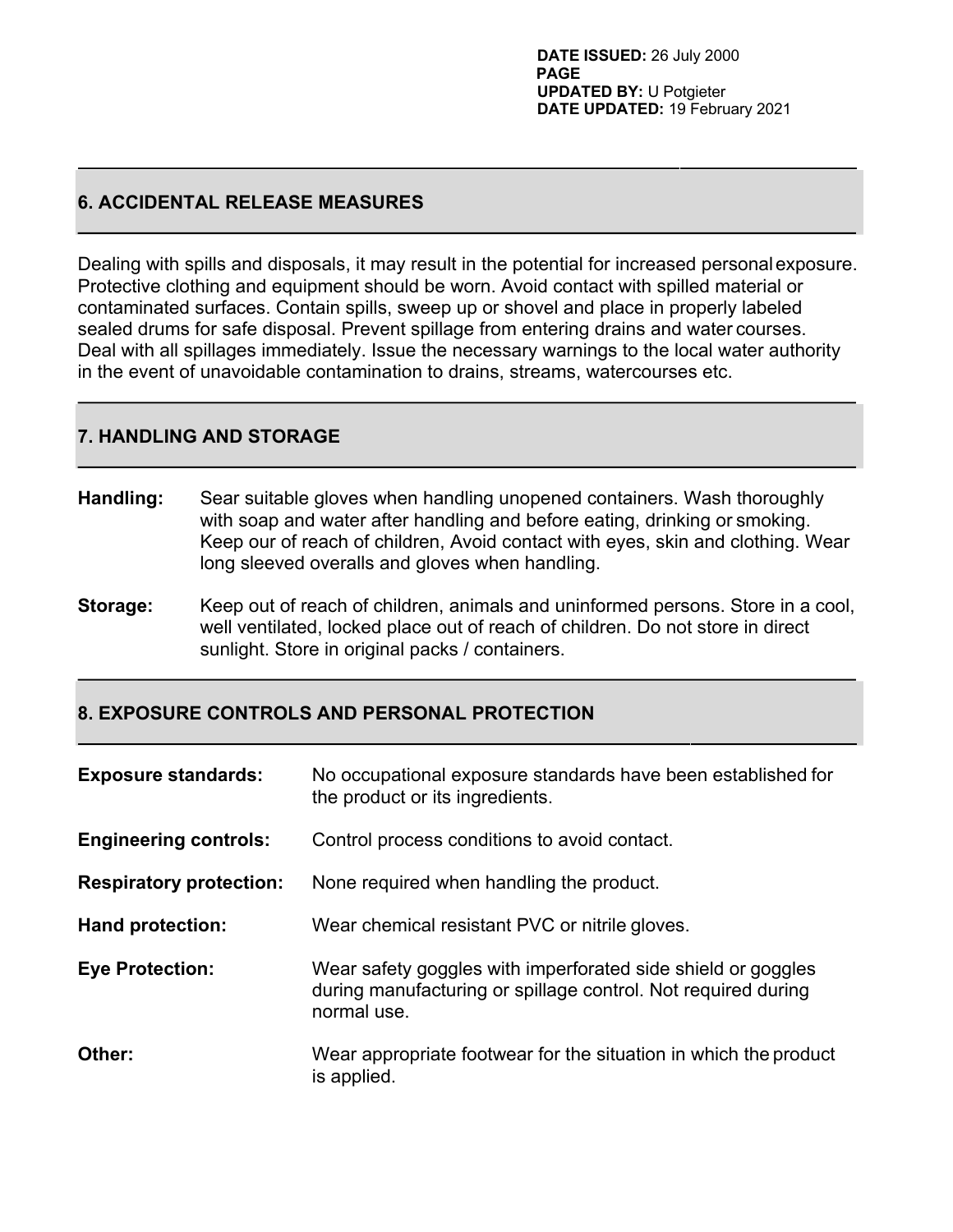**\_**

# **9. PHYSICAL AND CHEMICAL CHARACTERISTICS:**

| <b>Physical state:</b>              | Gel            |  |
|-------------------------------------|----------------|--|
| Color:                              | Yellow / brown |  |
| Odor:                               | <b>Sweet</b>   |  |
| <b>Boiling point:</b>               | Not available  |  |
| <b>Density:</b>                     | Not available  |  |
| Vapor Pressure: Not available       |                |  |
| <b>Solubility in water: Soluble</b> |                |  |
| pH:                                 | Not applicable |  |
| <b>Flash Point:</b>                 | Not flammable  |  |

# **10. STABILITY AND REACTIVITY**

| <b>Chemical stability:</b>      | Stable under normal conditions of use. No dangerous<br>reaction known under normal conditions. |
|---------------------------------|------------------------------------------------------------------------------------------------|
| <b>Hazardous polymeristion:</b> | None                                                                                           |
| <b>Conditions to avoid:</b>     | Extreme heat and fire, AND DIRECT SUNLIGHT.                                                    |
| Incompatibility materials:      | In the event of fire, hydrogen fluoride, oxides of carbon and<br>nitrogen may be released.     |

# **11. POTENTIAL HEALTH EFFECTS**

**Inhalation:** Due to the nature of this product, inhalation is unlikely.

**Skin contact:** Irritation to the skin is unlikely.

**Eye contact:** May irritate the eyes.

**Ingestion:** May be harmful if swallowed.

**Other:** None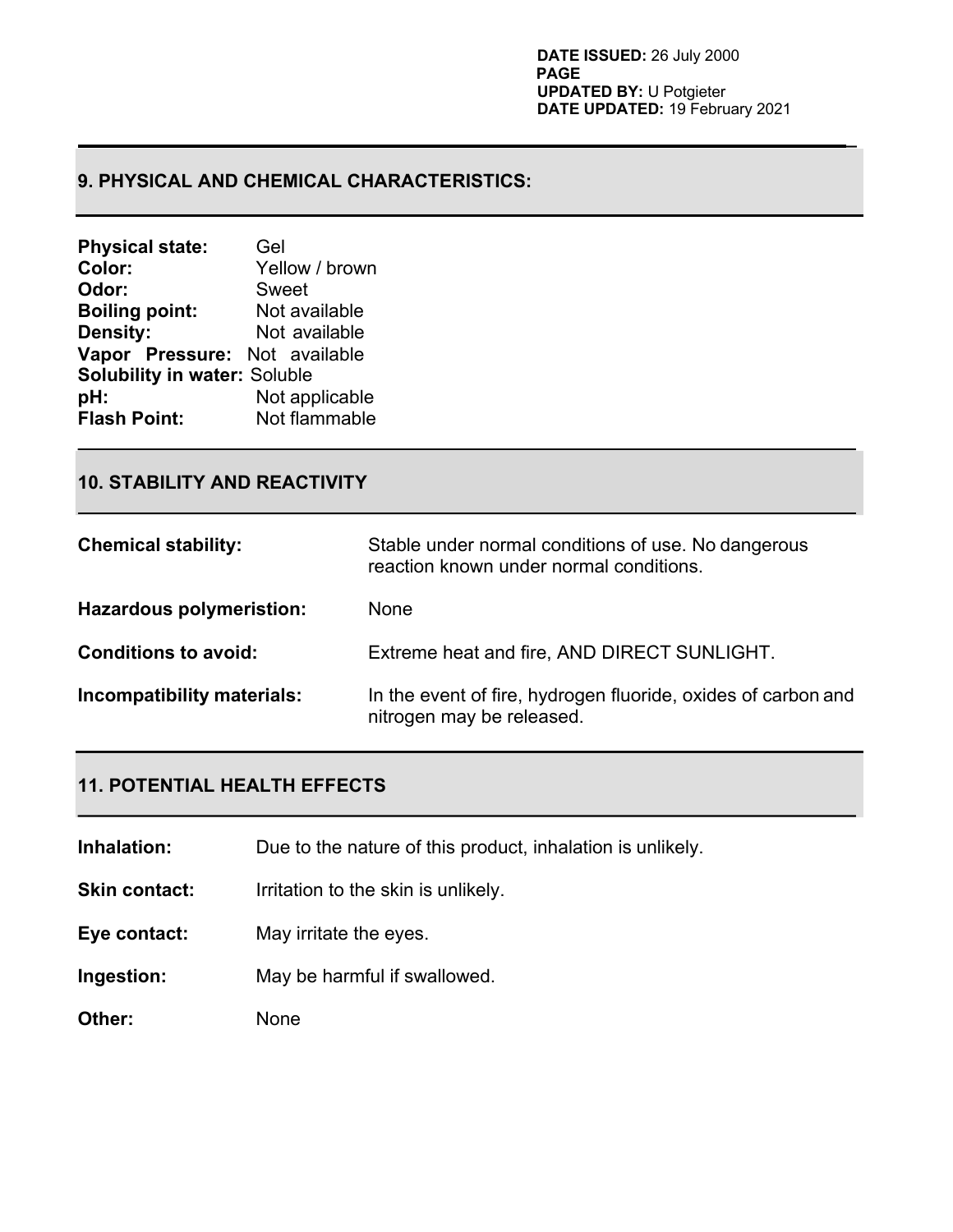# **12. ANIMAL TOXICITY DATA (FORMULATED PRODUCT)**

| <b>Oral toxicity:</b>   | $LD_{50}$ rat > 5000 mg/kg                                                                                                                  |
|-------------------------|---------------------------------------------------------------------------------------------------------------------------------------------|
| <b>Dermal toxicity:</b> | $LD_{50}$ rat > 2000 mg/kg                                                                                                                  |
|                         | <b>Inhalation toxicity:</b> $LC_{50}$ (4h) rat: $>5$ mg/l (Hydramethylnon)                                                                  |
| <b>Skin irritation:</b> | Not irritating to skin                                                                                                                      |
| Eye irritation:         | Not irritating to eyes                                                                                                                      |
| <b>Sensitisation:</b>   | Non sensitizing                                                                                                                             |
| <b>Chronic:</b>         | In two year feeding studies with hydramethylnon in rats the NOEL was<br>50 mg/kg diet. Hydramethylnon is not mutagenic and not teratogenic. |

### **13. ECOLOGICAL INFORMATION**

| <b>Fish toxicity:</b>     | Hydramethylnon: $LC_{50}$ : 1.70 mg/l (96 h) bluegill sunfish<br>Hydramethylnon: $LC_{50}$ : 0.16 mg/l (96 h) rainbow trout |
|---------------------------|-----------------------------------------------------------------------------------------------------------------------------|
| <b>Daphnia toxicity:</b>  | Hydramethylnon: LC <sub>50</sub> : 1.14 mg/l (48 h) Daphnia magna                                                           |
| <b>Toxicity to algae:</b> | Not available                                                                                                               |
| <b>Bird toxicity:</b>     | Hydramethylnon: $LC_{50}$ : >2510 mg/kg mallard ducks<br>Hydramethylnon: LC <sub>50</sub> : 1828 mg/kg bobwhite quail       |
| <b>Bee toxicity:</b>      | Non-toxic topically to honeybees at 0.03 mg/bee                                                                             |
|                           | <b>Environmental fate:</b> Hydramethylnon has low solubility in water and is rapidly degraded in<br>sunlight.               |

# **14. ECOLOGICAL DATA TECHNICAL HYDRAMETHYLNON**

| <b>Mobility:</b>                    | Immobile in soil. Does not leach to groundwater.                                                                                                            |  |
|-------------------------------------|-------------------------------------------------------------------------------------------------------------------------------------------------------------|--|
| <b>Persistence / Degradability:</b> | Soil DT $_{50}$ 7 days (loam), water DT $_{50}$ 24 to 33 days (pH4.9),<br>10 to 11 days (pH 7.03), 11 to 12 days (pH 8.87). Photolysis $DT_{50}$<br>1 hour. |  |
| <b>Bioaccumulation:</b>             | Log $P = 2.31$ . Has a low potential for bioaccumulation.                                                                                                   |  |
| <b>Aquatic toxicity:</b>            | 96 hour LC <sub>50</sub> rainbow trout 0.16 mg/l, bluegill sunfish 1.7 mg/l, 48<br>hour EC <sub>50</sub> daphnia 1.14 mg/l.                                 |  |